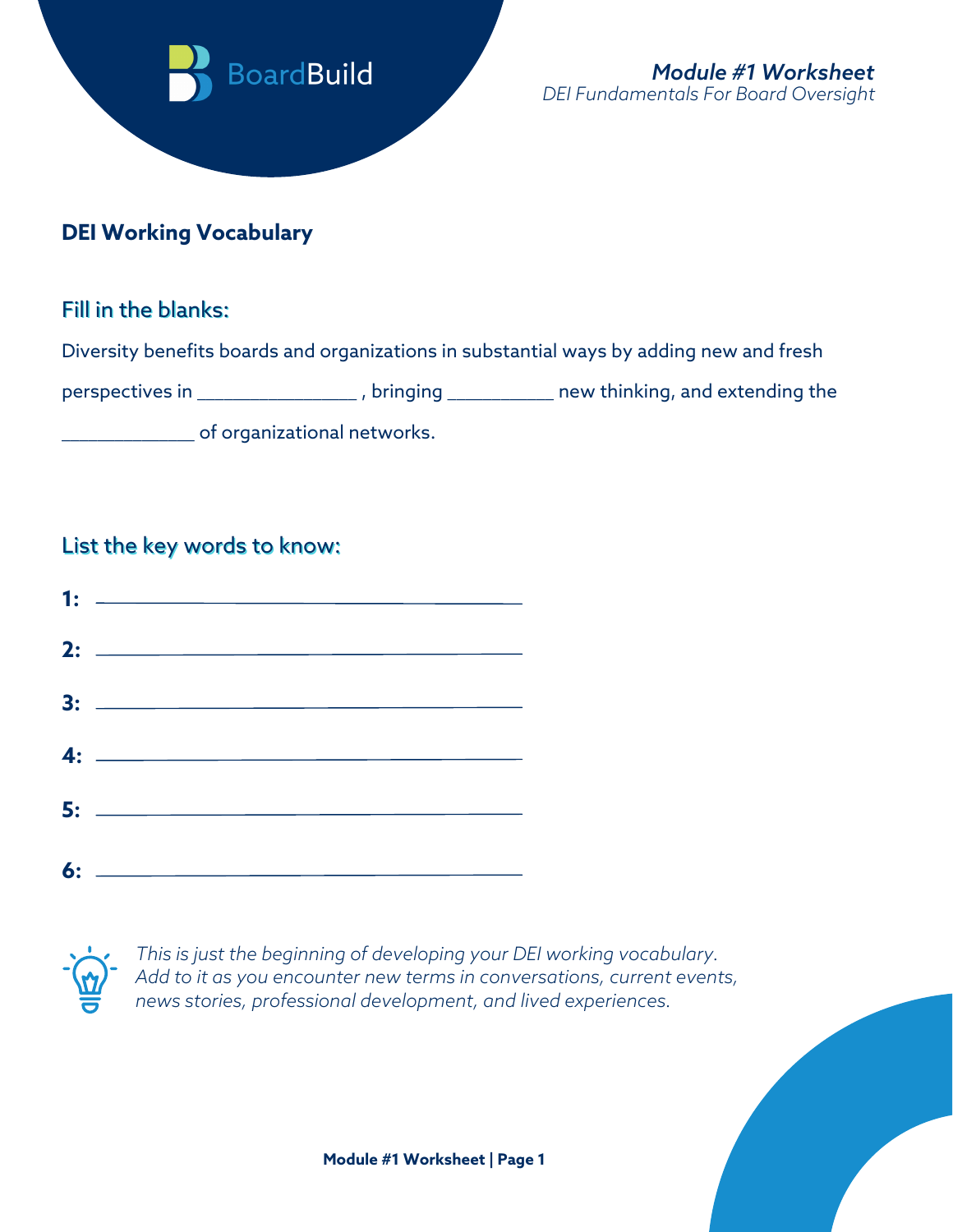

## **Applying an Equity Lens to Your Mission, Vision, Values**

### Complete the definition for equity lens.

An equity lens is a process for analyzing the

When viewing your organization through an equity lens, what are the strengths, weaknesses, threats, and opportunities?

**Strengths** 

**Weaknesses** 

**Threats** 

**Opportunities**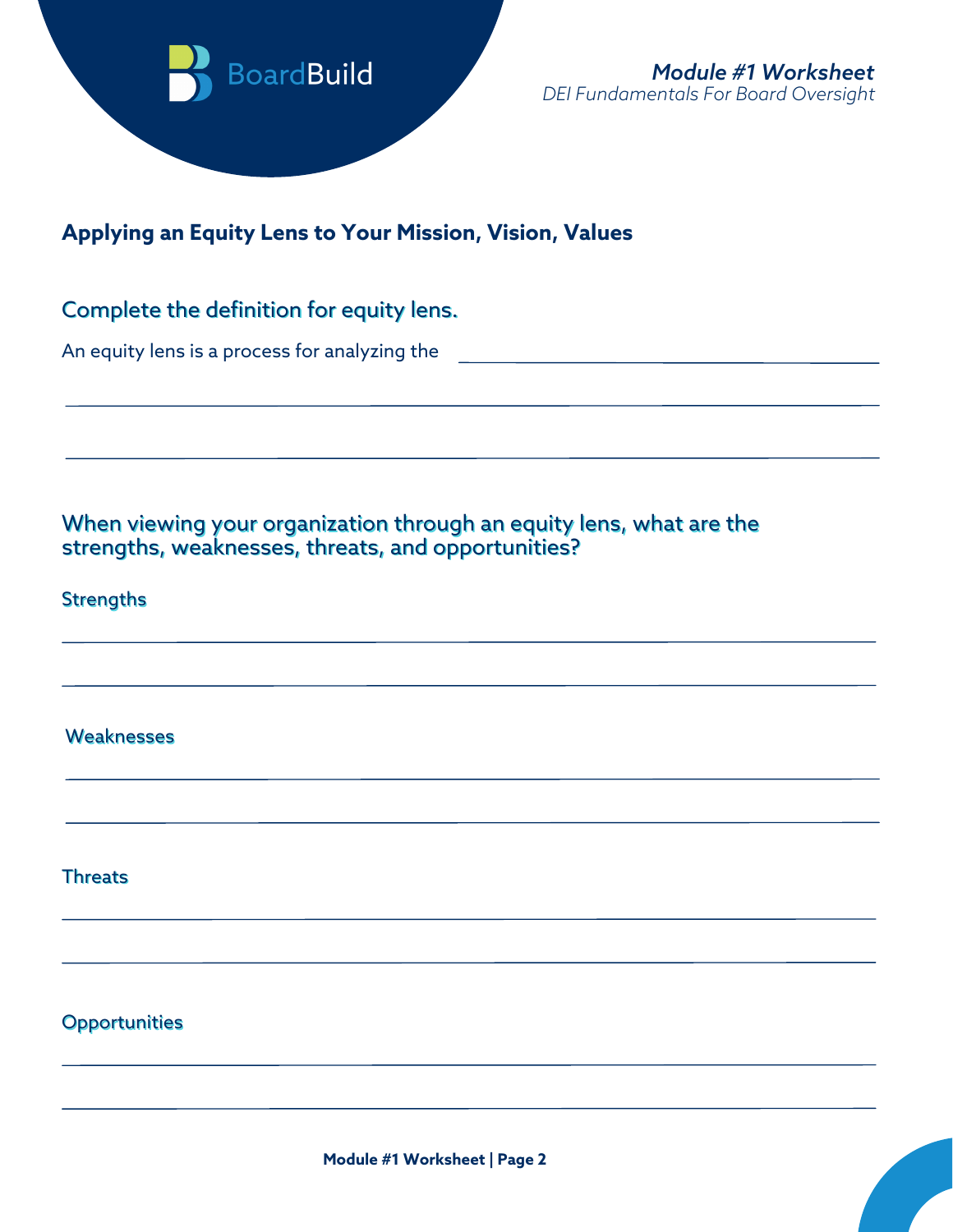

## **DEI Policy & DEI Statement**

## Fill in the blanks.

DEI policies and procedures should be carefully crafted with a full appreciation of the values

of \_\_\_\_\_\_\_\_\_\_\_\_\_\_\_ , \_\_\_\_\_\_\_\_\_\_\_\_\_\_\_, and \_\_\_\_\_\_\_\_\_\_\_\_\_\_\_ and supportive practices.



*Remember to include action-oriented statements in your DEI policy and procedures. For specific verbiage, reference the suggestions within this module and lesson.*

## Using what you've learned, begin to craft or update a DEI statement for your organization:



*Keep in mind, your DEI statement should:*

- *Translate your values and demonstrate your pledge to a diverse, inclusive and equitable organization.*
- *Be perceived as credible by internal (staff, board, donors, volunteers) and external (communities served, general public) stakeholders.*
- *Include three areas: 1) your values related to diversity, 2) your experiences working with diverse populations, and 3) your future plans related to inclusivity.*
- *Set the tone for valuing inclusion and differences and seek out opportunities for growth.*
- *Use short sentences that include positive words to encourage constructive attitudes and behavior, written in first person. First person personal pronouns include, we, us, our, and ours.*

**Module #1 Worksheet | Page 3**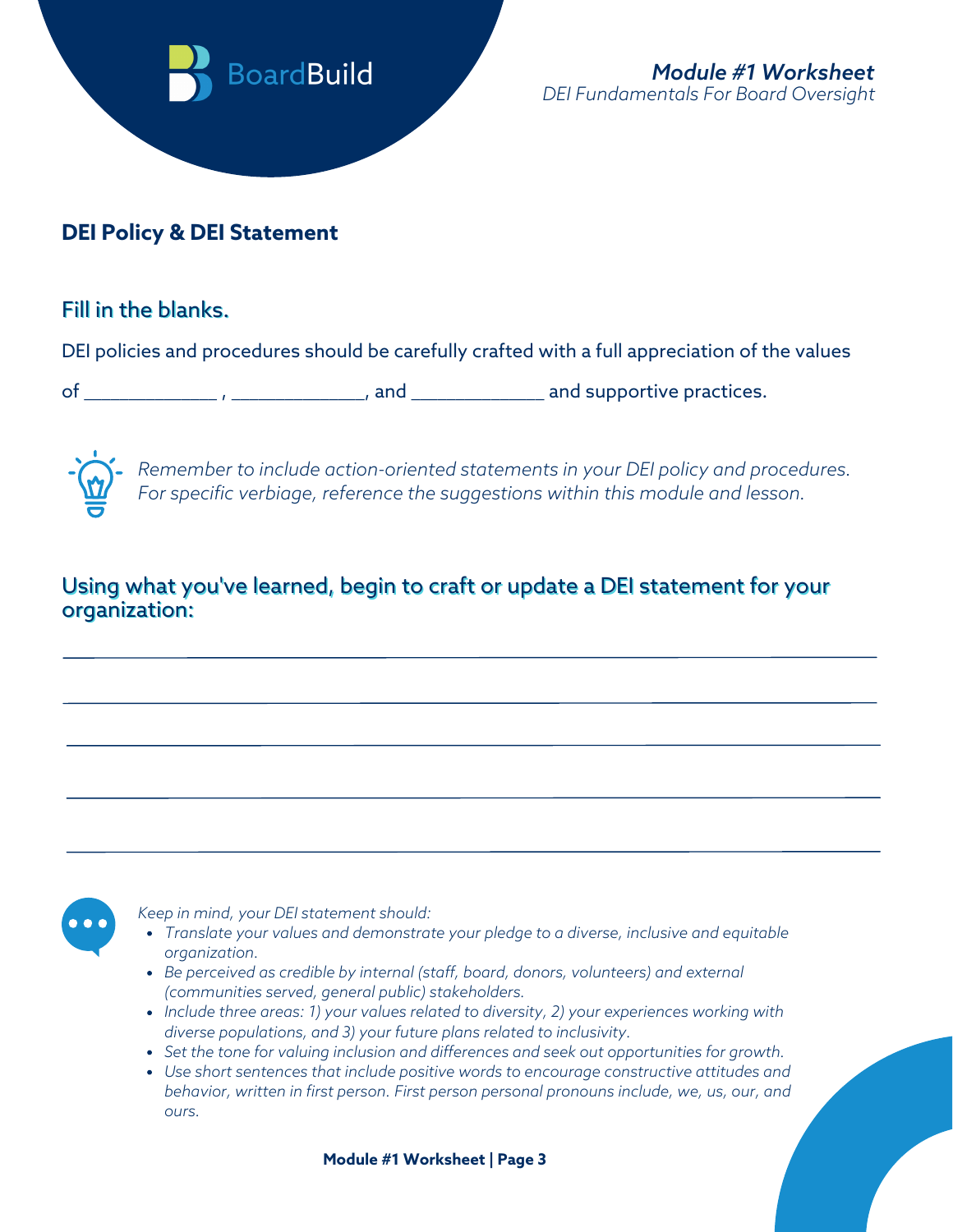

## **DEI Best Practices**

Give the details for each best practice outlined in this module and consider how you might take these back to your organization:

| <b>Best Practice</b>                                                                       | <b>Details</b> |
|--------------------------------------------------------------------------------------------|----------------|
| Integrity                                                                                  |                |
| Conduct an audit to<br>discover your baseline                                              |                |
| Create and reinforce a<br>sense of belonging for<br>all stakeholders                       |                |
| Take advantage of board<br>member differences as<br>learning opportunities                 |                |
| Cultivate best practices<br>and best fit                                                   |                |
| Listen to many diverse<br>voices and resist<br>defending your agency's<br>DEI track record |                |



*When identifying your DEI best practices, it will depend on your organization's goals and objectives, your quality of communication and trust, and the challenges and opportunities within your organization's culture.*